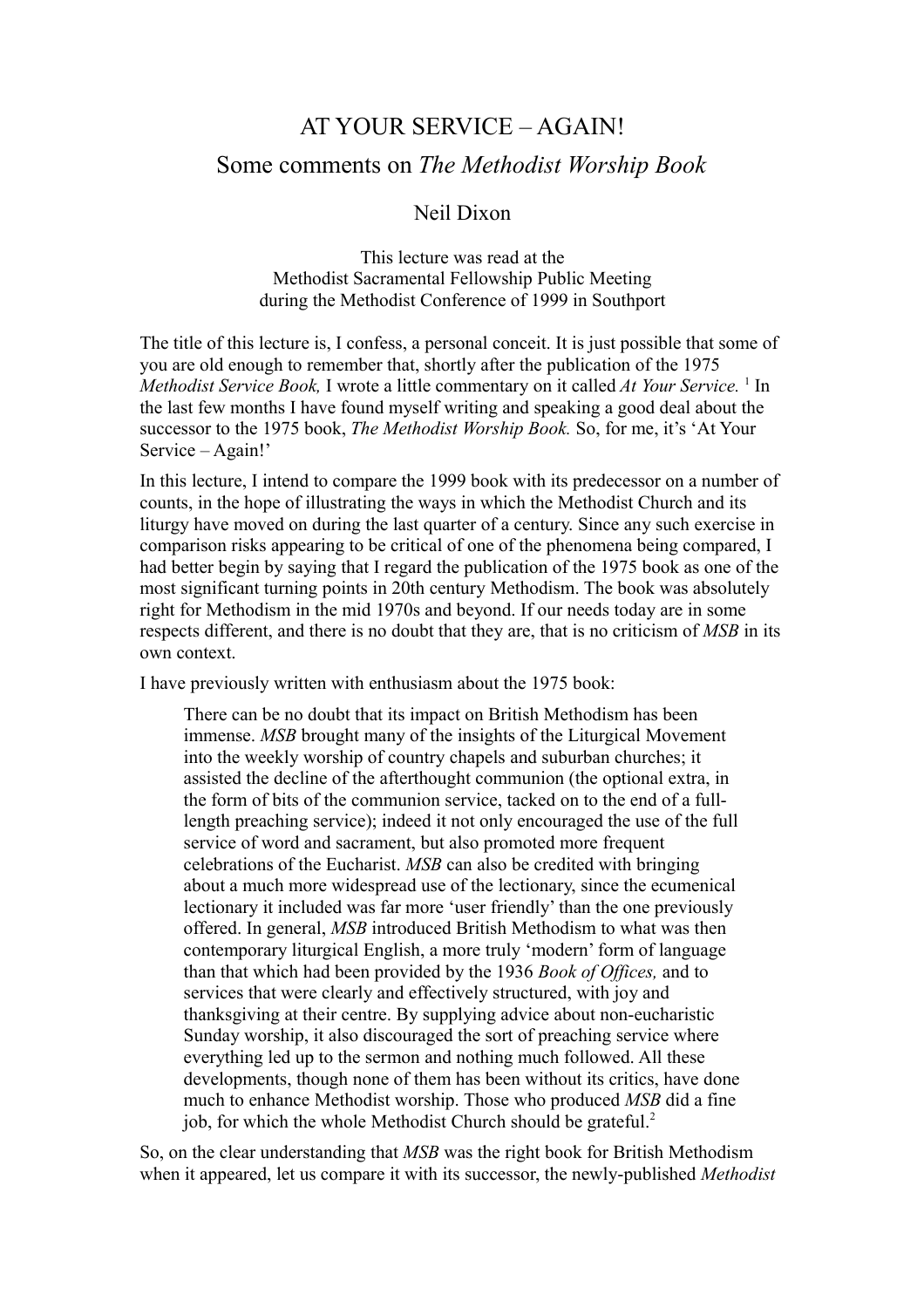## *Worship Book.*

I propose to concentrate on three main aspects of the books – their range of services, their language and their theology.

First, the range of services. If I were indeed writing a successor to *At Your Service,* I should be describing a very much bigger volume than appeared in 1975. There are reasons for this, and they do not include the one suggested by a writer to the *Methodist Recorder* who alleged that the Faith and Order Committee had deliberately produced a self-indulgent *magnum opus.<sup>3</sup> The Methodist Worship Book* is a big book because that is what the Methodist people asked for. They did not actually request it in so many words, of course. No one wrote in and said 'Please produce a book with 605 pages'! But they did write in with such comments as: 'We want very much more provision for Holy Communion,' 'We need much more material related to death,' 'We want adequate resources for preaching services,' 'We would appreciate material for private or small group devotions.' 'We don't want such things as healing and commissioning and welcome services relegated to separate booklets; we want them in the main text.' So, without always realising it, people were corporately asking for a much more comprehensive book than the one they had been using, and in fact reacting to several years of using MSB.

Take the Holy Communion as an example. In 1985, the Lord's Supper was celebrated more frequently in most Methodist churches than it was in 1975. I have no hard evidence for that assertion, but that is my belief and often, when I have expressed it, others have confirmed it as compatible with their own perception. I have no doubt that the compilers of *MSB* were absolutely right to supply one familiar form for the Lord's Supper (essentially the *Book of Common Prayer* service, as successively amended for Methodists) and one modern language eucharist, The Sunday Service, which reflected the insights of the Liturgical Movement. The Sunday Service was a runaway success. Whether we like the fact or not, it almost completely eclipsed the 1936/1662 service. But with more frequent use, it slowly began to pall. For me, this took more than ten years, but it happened. Methodists attending ecumenical celebrations in the Parish Church began to notice, after 1980, that worshippers in the Church of England had four eucharistic prayers, not just one, even if they didn't always know which page to turn to for the one being used that day. More and more requests were sent to the Faith and Order Committee for more eucharistic material. That is one reason why we have eight full orders for Holy Communion, plus one for a celebration in a home or hospital. Another is that Methodism, undoubtedly influenced by the 1975 book, is now much more aware of the onward march of the Christian Year. At an early stage, the Liturgical sub-Committee hit upon the novel idea of preparing separate and complete orders of service for the major seasons and festivals of the Christian Year. The idea was that this would not only provide variety within the eucharistic rite but would also spare congregations from having to dart around from page to page, an activity which does not rank as one of our great denominational strengths!

The response to this idea, when we issued several eucharistic services for trial use in 1992, was overwhelmingly positive. It was now clear beyond any doubt to the Faith and Order Committee and the Liturgical sub-Committee that the eucharistic provision which was adequate in 1975 was no longer adequate and that our tentative plans for including several full eucharistic orders in the new book were just what our contemporary Methodist Church needed.

If the very full eucharistic rites of 1999, compared with 1975, illustrate a desire for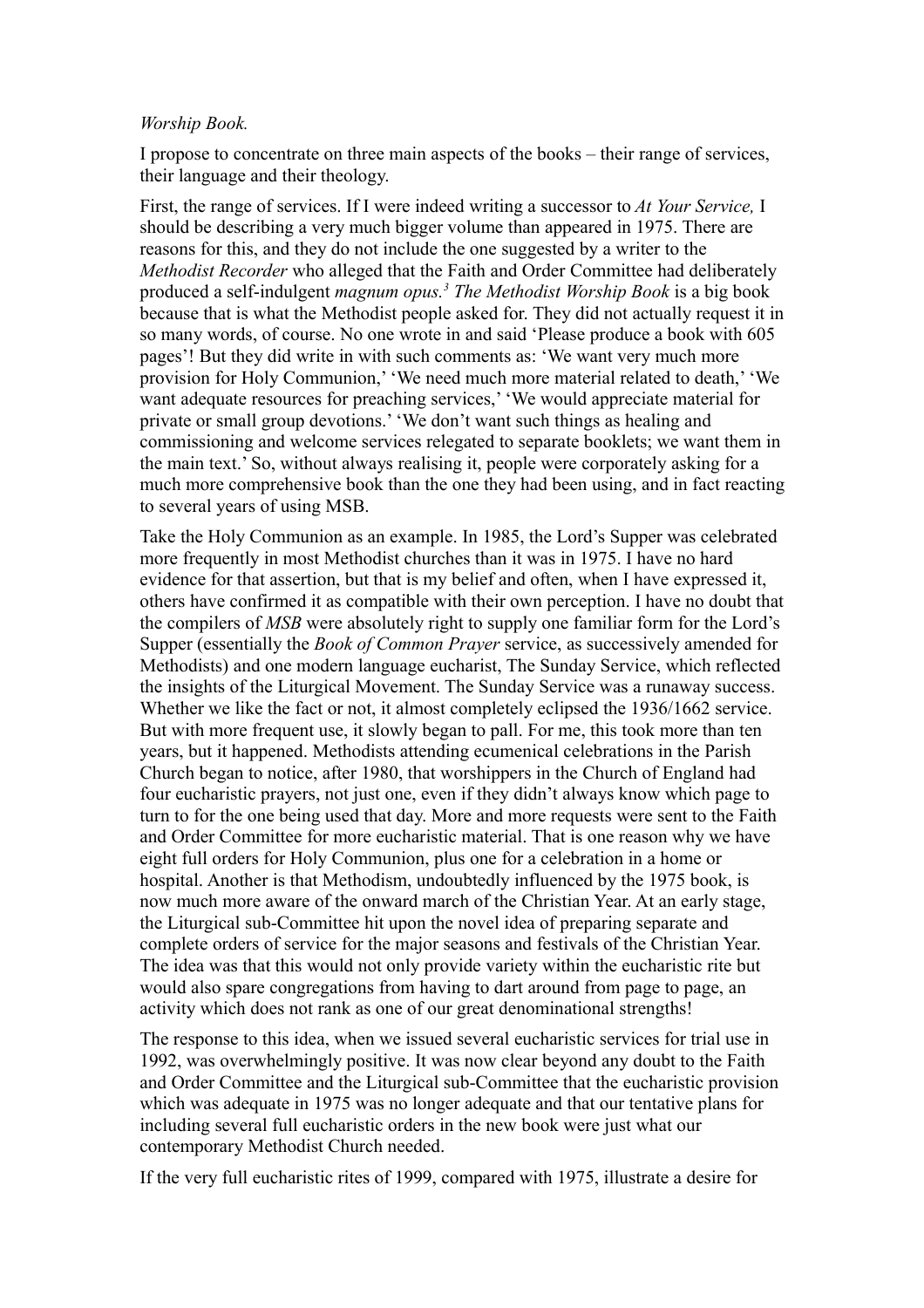more comprehensive liturgical provision, this could be illustrated in other ways too. In many ways, the 1975 book was minimalist; it contained, for the most part, one example of each of a relatively few services. By contrast, *MWB* is much more inclusive. Instead of one complete funeral service, supplemented by two pages of advice about the burial or cremation of a child, there are offices which may be used before a funeral – these being Prayers in the Home or Hospital after a Death, an Office of Commendation, and a Vigil; there are two funeral services, one designed to be used in a church, a crematorium or a cemetery, and followed by committal, the other being for use at a crematorium or cemetery, including committal, and followed by a service of thanksgiving in church. There is a complete funeral service for a child, and a separate one for a stillborn child. Finally, there is a service for the burial of ashes. Some of this very substantial provision directly meets what correspondents specifically requested – the service for the burial of ashes, for instance. Some of it – a good example is the vigil – recognizes another way in which British Methodism has changed, as we incorporate into our liturgical provision customs that are precious to Christians who have come to Britain from other parts of the world.

I could go on. I could mention the new and splendid provision of Holy Week services. I could list all the other new features of the book and itemise the services of admission, commissioning and welcome, the pastoral services, the services related to church and domestic buildings, and much more. But you can read the four pages of the Contents for yourselves, as no doubt you have done, and compare them with the one page of 1975 Contents.

But just one more comment, before we move on to language. There are some needs that a worship book simply cannot meet. An official liturgy cannot, for instance, provide for entirely 'free' forms of worship. We devised a spoof rubric, 'If there is to be a spontaneous happening, it shall happen here,' to illustrate this point. Needless to say, it has not appeared in print.

I now turn to the important question of liturgical language, and I begin with what the media decided was the most newsworthy feature of *The Methodist Worship Book.* It isn't every week that the Methodist Church is given extensive coverage by GMTV, ITV's 'Sunday Morning,' Radio 4 news, Radio Five Live, the BBC World Service, innumerable local radio stations, almost every national daily newspaper, some weeklies, and scores of regional and local papers. The most surreal event, perhaps, was the appearance on 'The Vanessa Show' of the Revd Norman Wallwork, a most distinguished member of the Methodist Sacramental Fellowship! The reason for all this media interest was one word, the word 'Mother' addressed to God in one eucharistic prayer, where the text reads 'God our Father and our Mother, we give you thanks and praise.'<sup>4</sup> At one level, I deplore the fuss that has been made about this single use of that form of address. After all, God is addressed or described as 'Father' over 400 times, and as 'Mother' only once. But I can understand why some critics feel that once is once too often, and the language used by a service book to speak of or to God clearly relates to a major issue for the writers and users of liturgical texts: what sort of God do we believe in and seek to worship?

The 1975 Service Book was criticized by some people on the grounds that it presents an image of God in which concepts like omnipotence and lordship predominate. Masculine power images, it was said, occurred altogether too frequently in prayers ('Almighty God,' 'King of the universe,' 'Lord'). The collects were cited particularly in this respect. But this was not simply a question of masculine terms: the book, the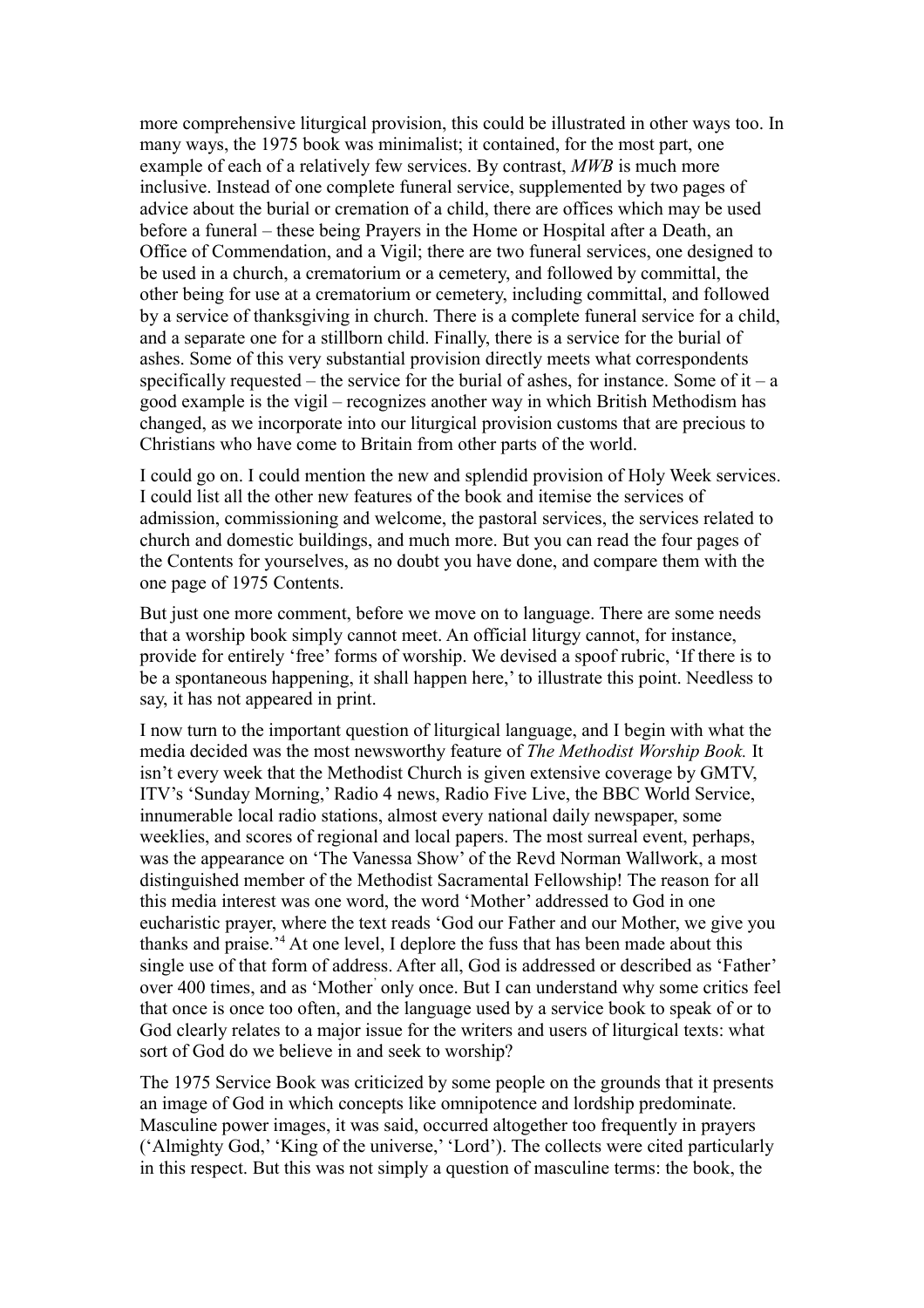critics suggested, like many other liturgical sources, did not do justice to our understanding of God as fundamentally loving, fundamentally gracious, fundamentally self-emptying. There was far too much about power and kingship, glory and lordship. There was far too little that reflected the suffering, self-giving God revealed in Jesus.

In 1989 the Faith and Order Committee set up a Working Party to look at the specific question of the language and imagery that we use about God, in the context of our concern for inclusivity and our understanding of male and female created in God's image. That Working Party prepared a report which was adopted by the Methodist Conference in 1992.<sup>5</sup> It argued that the Bible itself uses considerably more images than we sometimes recognize and it encouraged the exploration of a wider range of imagery in speaking to or about God.

While work on the new book was underway, some of those who wrote to the Faith and Order Committee felt that this was a burning issue, and that radical change was needed; others were inclined to regard such discussion as a threat to our traditional understanding of the nature of God, and wished to resist radical changes. What was evident was that the question needed to be addressed. Nothing could be more basic to liturgy than our understanding of God.

In fact the issue was treated with the utmost seriousness and tackled resolutely. While resisting calls from some quarters for an abandonment of traditional trinitarian language and of 'masculine power words' like 'Almighty,' 'Father,' 'Lord' and 'King,' those who drafted the services consciously and with genuine conviction strove to include other words and images which do justice to our understanding of God as loving, gracious, self-emptying, suffering and self-giving. The Collects well illustrate this point. If you open the book to pages 536 and 537, you will find that, of the seven collects on the double page, one begins 'Almighty God' and another 'God our Father,' which are traditional 'powerful' or 'masculine' images. The others begin 'O God, rich in mercy,' 'God of compassion,' 'Most merciful God,' 'Eternal God' and 'God of allredeeming grace.' The traditional biblical imagery, including 'power' language, has not been expunged from the book. Plenty of it (some may feel too much) remains. But alongside it there is other imagery, equally biblical, of compassion, grace, mercy and love, which can only enrich our liturgical expression of our understanding of God.

But back to 'God our Father and our Mother.' During the consultation process, one solitary appearance of the word 'Mother,' addressed to God in the second Ordinary Seasons service for Holy Communion, caused over thirty correspondents considerable displeasure. Hardly anything else attracted so much adverse comment. Consequently, the Faith and Order Committee, with a heavy heart, omitted the word from the final text which it submitted to the Conference. But the Conference resolved by a substantial majority to restore it. This decision reflects the Conference's recognition of the diversity that exists among Methodists; though some are still uncomfortable with the idea of the 'motherhood' of God, such an understanding is precious to others, and the Conference was willing to allow them an opportunity to express it.

Throughout the book, and not just among the Collects, where it is perhaps most striking, a wide range of imagery is employed in addressing or referring to God. This is a clear and important development since 1975. Because the use of inclusive language to refer to human beings is now more or less taken for granted among all but the most unreformed of Methodists, it is perhaps also worth reminding ourselves that this is another matter in which the new book differs from its predecessor. In 1975, few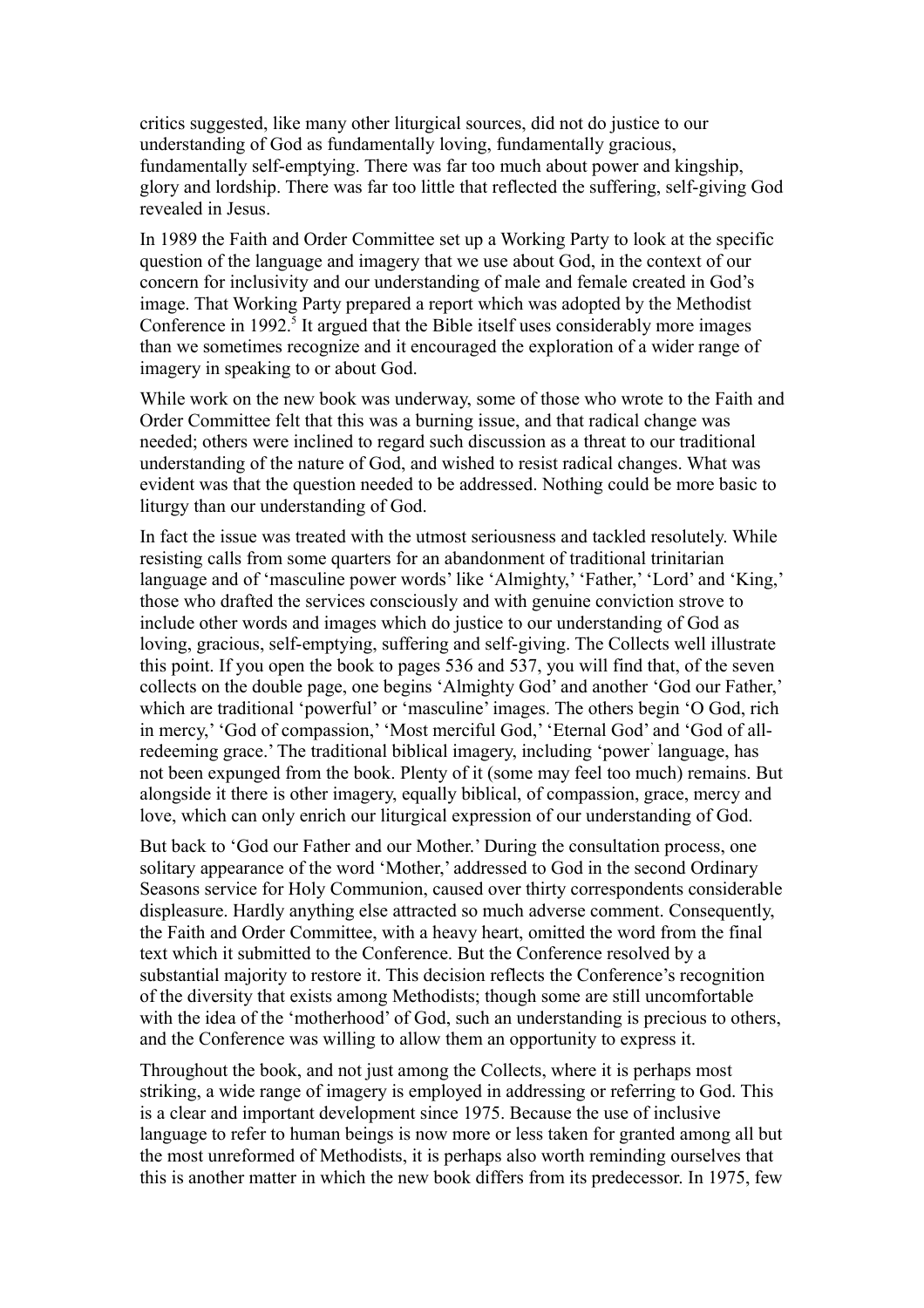people (though there were some) thought it offensive to pray for 'the salvation of mankind' or that we might use God's gifts 'to set men free from drudgery' or to confess 'that we have sinned against our fellow men.'<sup>6</sup> Sensitivity in this area was a coming thing, but it had not come sufficiently to affect *The Methodist Service Book.* But I think I can say with complete confidence that you will not find a single instance in our new worship book where the word 'men' is used when 'men, women and children' is the sense intended, or indeed any other instance of exclusive language in reference to human beings.

The issues of inclusive language and that of the imagery we use in connection with God, important though they are, are not the only issues about language and style which are worthy of note. I have long argued that the language of prayer should be more akin to poetry than to prose. This is especially true, I think, of adoration and of thanksgiving. Not surprisingly, some Methodists revealed, during the consultation process, that they were people of prose. But most correspondents who commented at all on the style of the draft services were thrilled with the beauty of many of the prayers and other texts. Perhaps I could give some examples of what I mean.

Take, for instance, the lovely prayer which comes at the end of Prayer in the Morning:

Lord our God, as with all creation we offer you the life of this new day, give us grace to love and serve you to the praise of Jesus Christ our Lord.<sup>7</sup>

or the glorious prayer at the end of Prayer in the Evening:

Lord our God, at the ending of this day, and in the darkness and silence of this night, cover us with healing and forgiveness, that we may take our rest in peace; through Jesus Christ our Lord.<sup>8</sup>

or consider these words from the Christmas and Epiphany Eucharist:

Searched for, Christ comes. To the wise and powerful,

star-led to Bethlehem, seeking a king, he comes, child of Mary, crowned with meekness, worthy of every gift.<sup>9</sup>

or these, from the same service, which also appear at the Preparation of the Gifts in one of the Ordinary Seasons services:

Lord and Giver of every good thing, we bring to you bread and wine for our communion, lives and gifts for your kingdom, all for transformation through your grace and love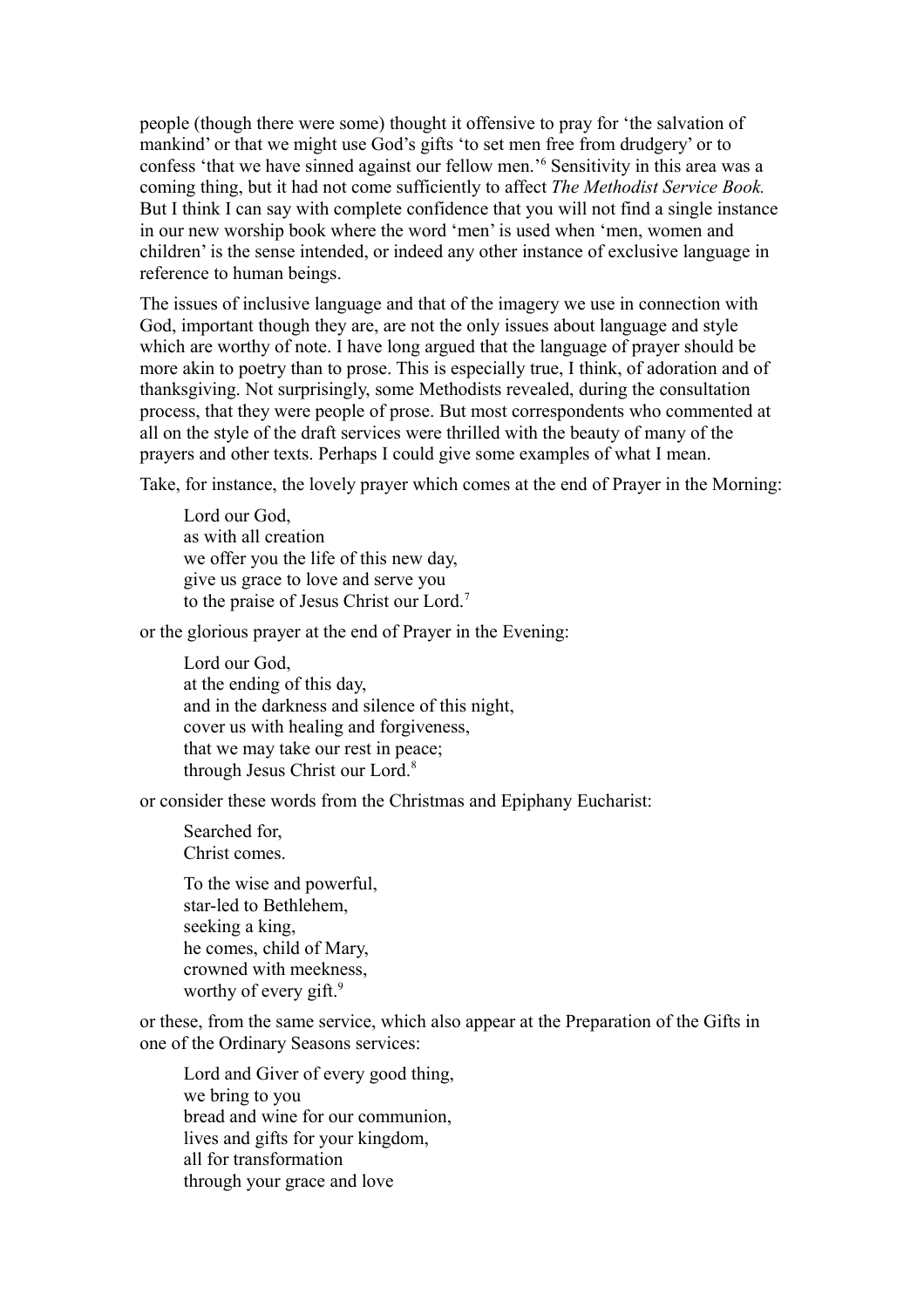made known in Jesus Christ our Saviour.<sup>10</sup>

Or what about the great prayer of thanksgiving in Holy Communion for Advent, which includes these words:

God of all glory and light of our salvation, we offer you thanks and praise through Jesus Christ your Son our Lord.

By your living Word you called all things into being, breathed into life the desire of your heart and shaped us in your own likeness. Though we rejected your love, you did not give us up or cease to fashion our salvation. You made a covenant to be our God, spoke to us through the prophets, and prepared the way for our redemption.<sup>11</sup>

All these examples are of new material, specially written for our new worship book. My final example of style and imagery, however, is not new. You will find it at the end of the Preface, and leading into the *Sanctus* in Holy Communion for the Easter Season:

Therefore with angels and archangels and all the company of heaven we bless and praise your glorious name, saying: $12$ 

This, as I said, is not new. But you will not find it in the 1975 Sunday Service, which offered at this point only the rather apologetic

And so with the whole company of heaven we join in the unending hymn of praise.<sup>13</sup>

No 'angels and archangels' were deemed appropriate in a new liturgy in 1975. But I think that, compared with *The Methodist Hymn Book* and *The Methodist Service Book, Hymns and Psalms* and now *The Methodist Worship Book* demonstrate a certain recovery of nerve. The compilers of our 1983 hymn book were not afraid, for example, to restore many authentic texts, as in the treatment of 'When I survey the wondrous cross,' where the vivid imagery of stanza four ('His dying crimson, like a robe, spreads o'er his body on the tree') was too much for the editors of *The Methodist Hymn Book,* even though that stanza is of pivotal importance to the text as a whole.<sup>14</sup> And in our most recent liturgical text, as we have seen, the 'angels and archangels,' who were considered much too picturesque in 1975, have made a welcome return.

Another fascinating example is the Prayer of Humble Access, that prayer which is apparently such a significant part of Methodist spirituality that there were (unsuccessful) Memorials to the Conference demanding its inclusion in each and every eucharistic order. In 1975, the prayer was completely rewritten as follows:

Lord, we come to your table trusting in your mercy and not in any goodness of our own.

We are not worthy even to gather up the crumbs under your table, but it is your nature always to have mercy, and on that we depend.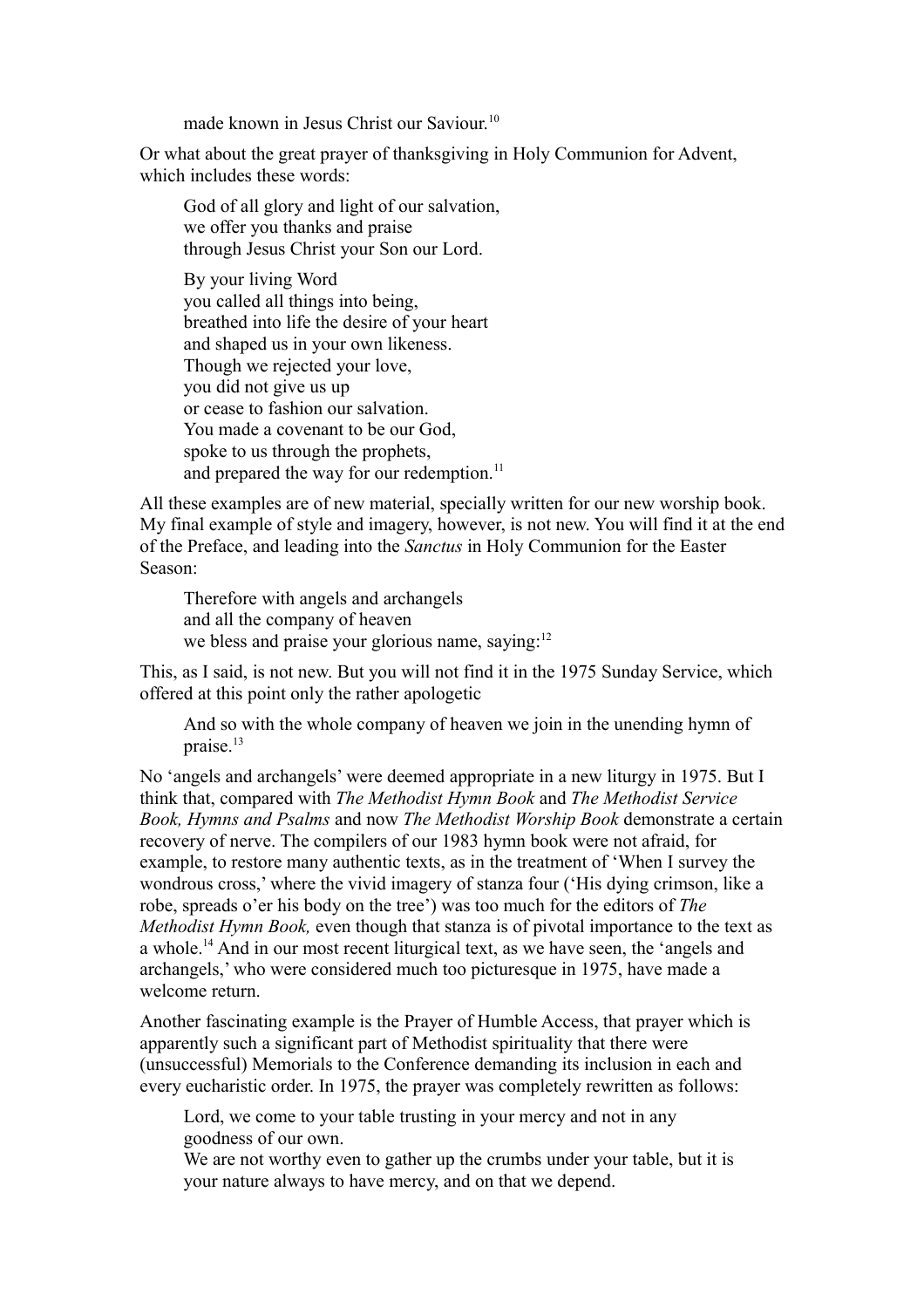So feed us with the body and blood of Jesus Christ, your Son, that we may for ever live in him and he in us.<sup>15</sup>

But in the only draft order in which the prayer appeared in 1992, the *Alternative Service Book* text, very much closer to Cranmer's original, was printed:

We do not presume to come to this your table, merciful Lord, trusting in our own righteousness, but in your manifold and great mercies. We are not worthy so much as to gather up the crumbs under your table. But you are the same Lord whose nature is always to have mercy. Grant us therefore, gracious Lord, so to eat the flesh of your dear Son Jesus Christ and to drink his blood, that we may evermore dwell in him and he in us. $16$ 

The powerful, Johannine imagery, retained in the 1980/1992 text, has survived into the new book – another example of our being less afraid than a generation ago of such evocative language. But the consultation exercise also revealed that what many people recognized as the Prayer of Humble Access was in fact the 1975 version, and not the Cranmer text or something closer to it. In order to serve both those who rejoice in the rich imagery of the original and those who have grown up with or otherwise come to love the 1975 text, both have been included in the five places where the Prayer of Humble Access is printed.<sup>17</sup>

Another significant change from 1975, which has to do with language and imagery, is in the treatment of the Covenant Service. The Liturgical sub-Committee was aware of a deep division of opinion about this service among Methodists. There are some of us who love it, regarding it as one of the treasures (possibly the only treasure!) of the Methodist liturgical inheritance. And there are others of us who detest it, judging it to be far too individualistic and expressive of much too firm a commitment to be appropriate for most present-day congregations. There was not much that the Liturgical sub-Committee could do about this division of opinion, for it was clearly unthinkable to omit the Covenant Service from the new book. But careful attention was paid to the language used in order to make the corporate dimension of the covenant, as well as the individual, as clear as possible. And in one place in particular, the actual Covenant Prayer and its introduction, we took the slightly courageous step of offering an alternative text.

There has for years been criticism of the words 'Put me to doing, put me to suffering,' and it has often been remarked that any words which need a footnote to explain them (as in 1975) should not appear in a liturgical text at all. On the other hand, the familiar words are precious to many people. Responding to several requests, we resolved to explore the possibility of a new version of the prayer, which would attempt to express the same concepts but would not simply translate the well known form. We embarked upon this project, secretly believing that it could not be done. But done it was, and I believe that the new Covenant Prayer, which is provided in the book, with the 1975 form offered as an alternative, is one of its most striking features: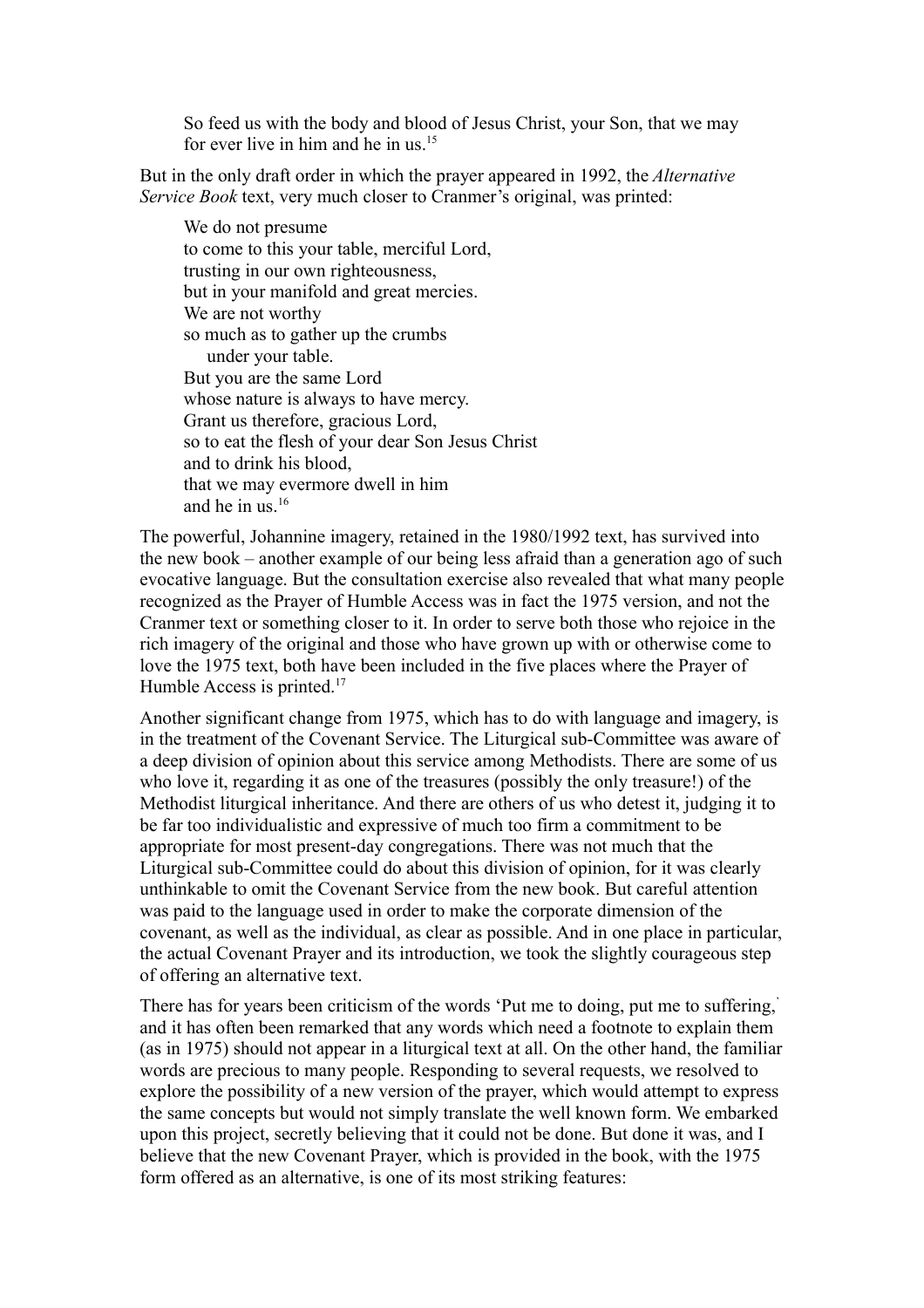I am no longer my own but yours. Your will, not mine, be done in all things, wherever you may place me, in all that I do and in all that I may endure; when there is work for me and when there is none; when I am troubled and when I am at peace. Your will be done when I am valued and when I am disregarded; when I find fulfilment and when it is lacking; when I have all things, and when I have nothing.

I willingly offer all I have and am to serve you, as and where you choose.

Glorious and blessed God, Father, Son and Holy Spirit, you are mine and I am yours. May it be so for ever. Let this covenant now made on earth be fulfilled in heaven. Amen.<sup>18</sup>

Time will tell whether the 1999 Covenant Prayer will, like the 1975 Prayer of Humble Access, become the better known version, deplored by some but beloved by others.

Before we leave the matter of language, let us take a brief look at the question of ecumenical texts. Unlike some denominations, who shall be nameless, we believed it to be right to use the English Language Liturgical Commission (ELLC) texts, unaltered, for the major common texts – *Glory to God in the highest,* the Nicene Creed, the Apostles' Creed, *Sursum Corda, Sanctus, Benedictus Qui Venit, Gloria Patri, Te Deum Laudamus, Benedictus, Magnificat, Nunc Dimittis* and the Lord's Prayer. The Lord's Prayer, however, is set out, whenever it appears, in the so called 'modified traditional' version ('Our Father, who art in heaven...') as well as the ELLC text. This is a notable development since 1975. Then, the ICET texts, which at that time were widely acceptable, were included in the body of the services, with the exception of the Lord's Prayer, which was relegated to an appendix. This effectively ensured that the modern language version was never used. What we have in *The Methodist Worship Book* will enable either the familiar or the modern language version to be used. It will also be helpful to any of the growing number of people who do not know any version of the Lord's Prayer, if they happen to find themselves in church.

If there is one word which seems to me to arise from this consideration of the language of *The Methodist Worship Book,* as compared with its predecessor, it is 'inclusivity.' There is inclusive language for human beings; there is a remarkably wide range of forms of address for God; there are alternatives for certain familiar texts. I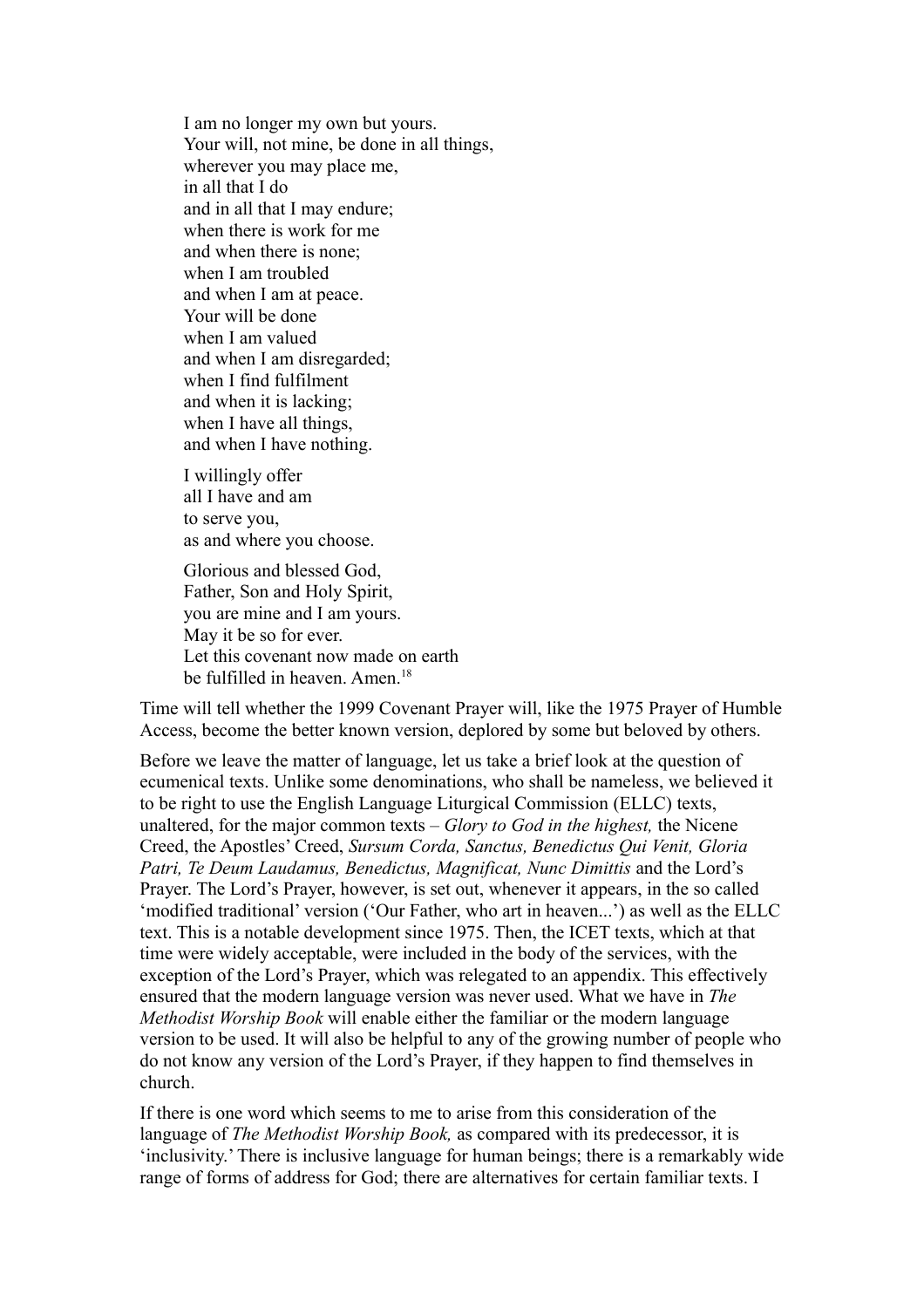suppose the word 'inclusivity' could also be applied to the contents of the book, with which I dealt earlier.

The final section of this lecture is about theology. To some extent, I have already touched upon theology, for example in talking about the language and imagery the services employ when describing or addressing God. But a few more things are perhaps worth saying.

First, eucharistic theology. Members of the Methodist Sacramental Fellowship will need no reminder that John and Charles Wesley were convinced of the real presence of Christ in this sacrament. One of the casualties of the consultation exercise was an epiclesis asking God through the Spirit 'to infuse this bread and wine with life and power,' a deliberate echo of Charles Wesley's hymn, 'Come, Holy Ghost, thine influence shed,'<sup>19</sup> with its lines 'Thy life infuse into the bread, thy power into the wine' – a magnificent hymn for which there is, incidentally, no natural place in a eucharist other than during a eucharistic prayer! But many correspondents found this Wesleyan style epiclesis was theologically unacceptable and objected to what they regarded as Roman theology being foisted upon Methodists. It is wrong, they claimed, to ask for the Spirit to be poured out on inanimate objects. In the end, the Liturgical sub-Committee resolved to use essentially the same form of epiclesis in every Great Prayer:

Send (or 'Pour out') your Holy Spirit that these gifts of bread and wine may be for us the body and blood of Christ.<sup>20</sup>

This is the form suggested by the three wise persons (affectionately known as the 'Gang of Three') who were appointed to review the comments on the 1992 rites and make recommendations. It is a deliberately ambiguous formula which does not preclude me from believing what Charles Wesley believed but does not absolutely require that I should. It could be taken to be no stronger than the essentially receptionist sentence of 1975, which can only just be described as an epiclesis:

Grant that by the power of the Holy Spirit we who receive your gifts of bread and wine may share in the body and blood of Christ.<sup>21</sup>

But it is capable of meaning much more. I am convinced that theological ambiguity at this point is not disreputable, for in reality only God knows what happens, and, to return to the concept of 'inclusivity,' it would have been wrong to include in a eucharistic prayer any phrase which would cause unnecessary offence. But I do regret the loss of Wesley's 'infusion.'

Next, a word or two about heaven and prayer for the departed. In the MSF Conference Lecture ten years ago, Michael Townsend asked 'Whatever Happened to Heaven?' and, finding *The Methodist Service Book* a little weak in its sense of heaven, suggested that 'we can try to ensure that when the present liturgies are revised they are pervaded by a greater sense of the church triumphant than the present ones.'<sup>22</sup>

No doubt the fact that Michael was a member of the Liturgical sub-Committee helped to ensure that this desirable objective was met. Certainly, the new book is not afraid, as I have already indicated, to talk about 'angels and archangels,' and even in eucharists when it doesn't, it employs such words as: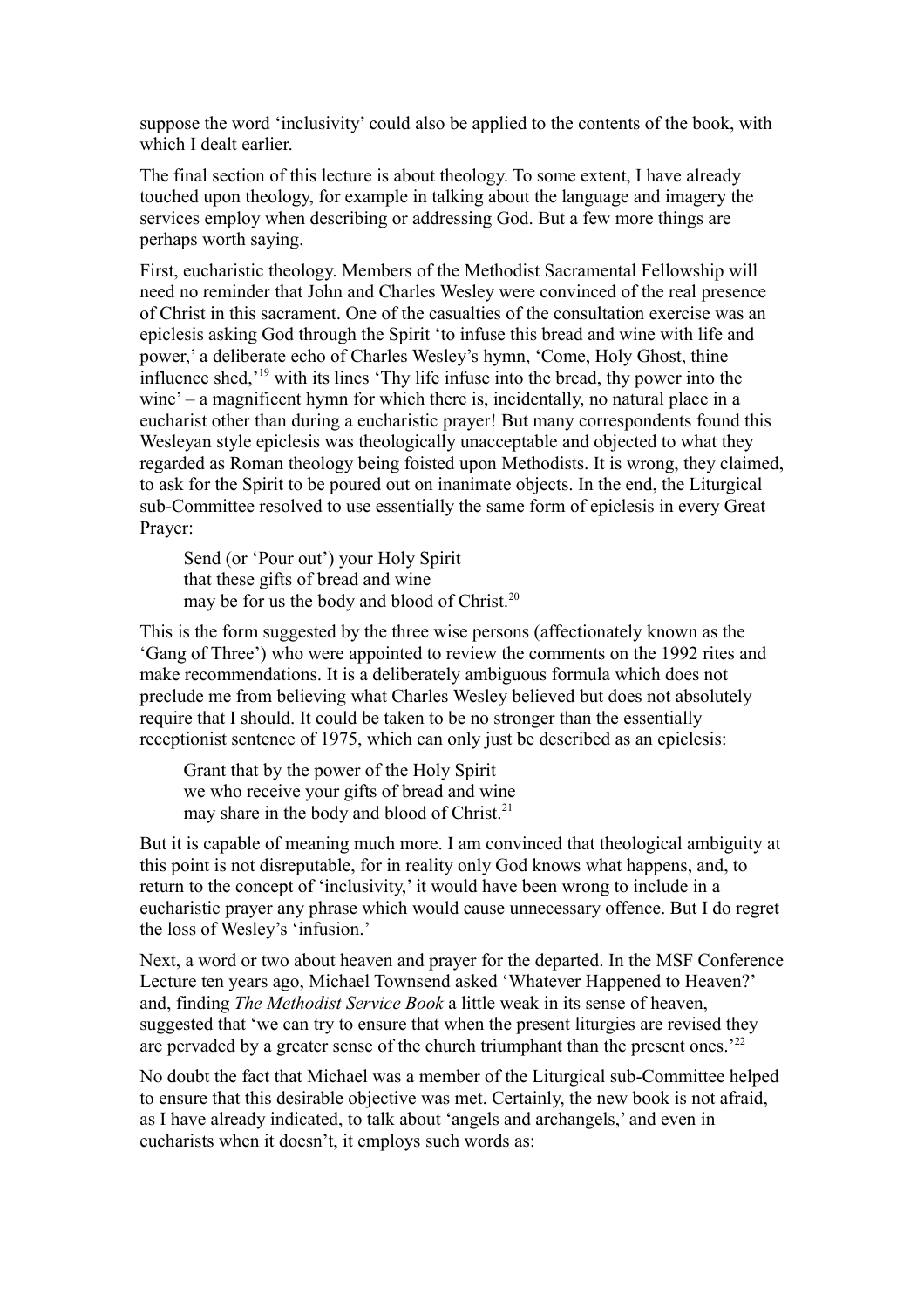And so, with all the faithful of every time and place, we join with choirs of angels in the eternal hymn:<sup>23</sup>

or

And so we offer our praise with all your people, on earth and in heaven. With the full chorus of your creation, we proclaim the glory of your name:<sup>24</sup>

In 'Prayer with the Dying' there is the wonderful commendation, 'Go forth upon your journey, Christian soul...', previously known to many Methodists courtesy of Cardinal Newman and Sir Edward Elgar. This text ends with the words,

May you rest in peace and may the City of God be your eternal dwelling.

As in 1975, prayers for the departed are optional in the Funeral section of the book, but there are also many 'remembrances' of the departed elsewhere, where 'remembering' is a device for avoiding the word 'praying.' This is another example of studied ambiguity which is entirely defensible, though it does do violence to the structure of prayers of intercession ('We pray for...,' 'We pray for...,' 'We pray for...,' We remember  $...$ M $)$ <sup>26</sup> Rather interestingly, the only place where the same verb is used for the departed as for the living is in the Easter eucharist intercessions.<sup>27</sup> where it is God who is asked to 'remember,' for example 'Remember in your love those who suffer' and 'Remember in your love those who have died.'

And, not without some controversy during last year's Conference, endorsement was given to the inclusion of these words at the end of Prayer in the Evening, though their use there is optional:

May the souls of the faithful, through the mercies of God, rest in peace and rise in glory. Amen.<sup>28</sup>

But, to return to the communion of saints and a rich sense of heaven, compare the commendation in the 1975 *Service Book* funeral service with its equivalent of 1999. 1975 has:

Merciful God, you have made us all and given your Son for our redemption. We commend our *brother N* to your perfect mercy and wisdom, for in you alone we put our trust. $29$ 

No mention there of heaven or the saints! But in the new funeral service, we read at this point:

Into your keeping, O merciful God, we commend your servant *N.* Receive *her/him* into the arms of your mercy, into the joy of everlasting peace, and into the glorious company of the saints in light; through Jesus Christ our Lord.<sup>30</sup>

– a distinct improvement, I suggest!

Finally, *The Methodist Worship Book* has a much stronger sense of the power of signs and symbols. This is a theological point, because an incarnational and sacramental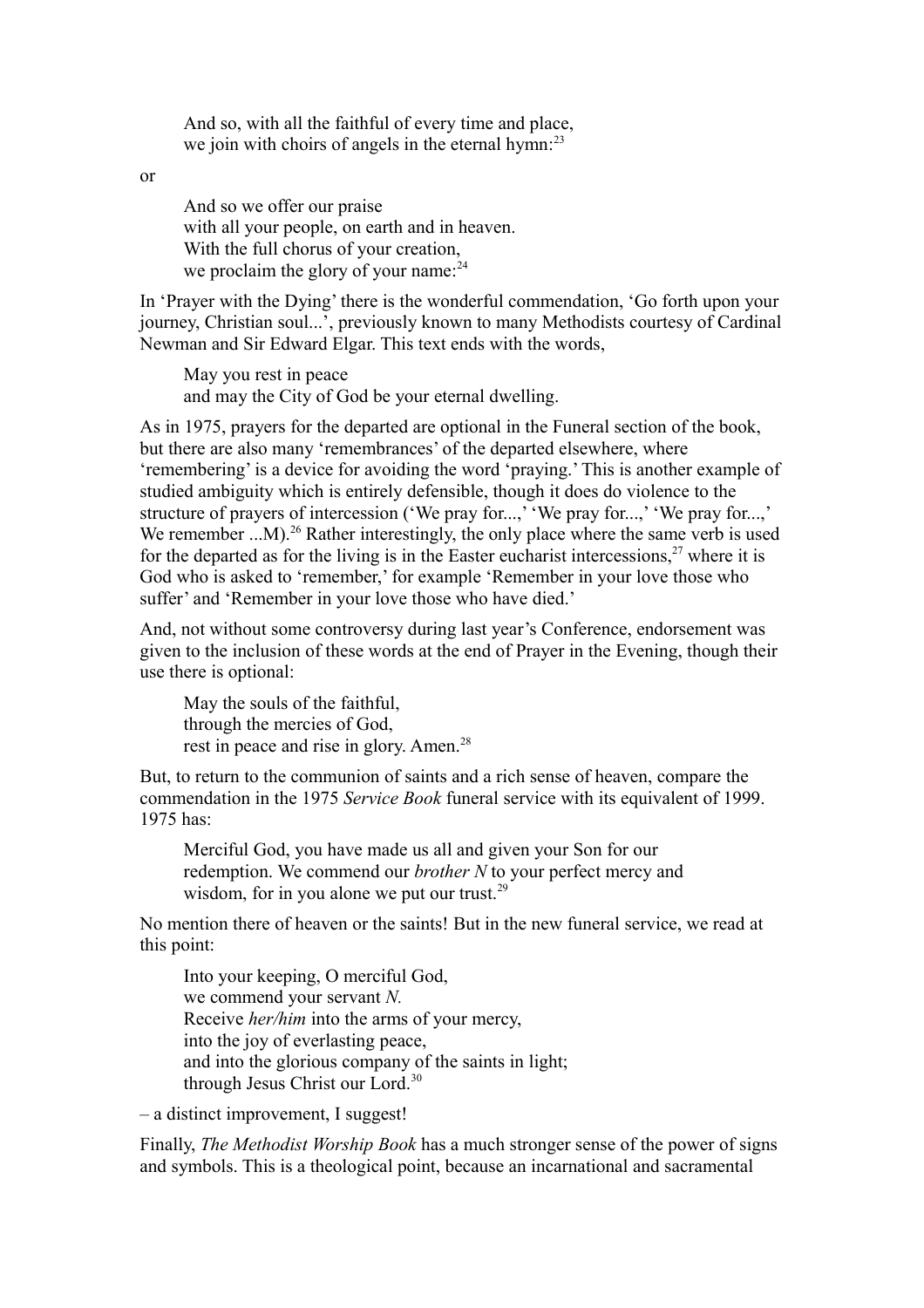religion depends upon the belief that God uses material things to convey grace. The 1975 book had bread and wine at the eucharist, water and an optional candle – though only for infants – at baptism, rings at a wedding (though it was the giving of rings, rather than the rings, which God was asked to bless). In 1999, we still have all these, except that candles may be given to the baptized, whatever their age, and we do not shrink from asking God to bless the rings themselves. We also have the opportunity for ashing at the start of Lent, for footwashing on Maundy Thursday, not to mention the stripping of the communion table later that day, for the lighting of an Easter Candle at the Easter Vigil and subsequently at Baptisms, for the laying on of hands and/or anointing with oil at a Service for Healing and Wholeness, and for the dedication of domestic buildings as well as of church buildings and their furnishings. I suggest that it is an important theological truth which many Methodists have still to embrace that worship is not words alone.

So, at your service again, I am happy to commend *The Methodist Worship Book* to you, if it still needs any commendation, and to invite you to find in its pages a rich spiritual resource for a Methodism whose worship has moved on and developed since the previous service book appeared in 1975, and can still be further renewed and enriched.

## **References**

- 1 Neil Dixon, *At Your Service, A commentary on the Methodist Service Book,* Epworth Press, 1976
- 2 Neil Dixon, *Towards a New Methodist Service Book* in *Epworth Review,* September 1990, p 52
- 3 *The Methodist Recorder,* 26 March 1998
- 4 *The Methodist Worship Book,* 1999, cited hereafter as *MWB,* p 204
- 5 Conference *Agenda* 1992, pp 80 107
- 6 *The Methodist Service Book,* 1975, cited hereafter as *MSB,* pp B7, B8 and B5
- 7 *MWB,* p 14
- 8 *MWB,* p 24
- 9 *MWB,* p133
- 10 *MWB*, pp 136 and 191
- 11 *MWB,* p124
- 12 *MWB,* p 170
- 13 *MSB*, pB13
- 14 See *The Methodist Hymn Book,* 1933, no 182, and *Hymns and Psalms,* 1983, no 180
- 15 *MSB,* pB15
- 16 *The Alternative Service Book,* 1980, p 128
- 17 *MWB,* pp 123, 157, 195, 227 and 233
- 18 *MWB,* pp288f
- 19 *Hymns and Psalms* no 602
- 20 See, for example, *MWB,* pp 126,138,155 and 181
- 21 *MSB*, p B14
- 22 Michael J. Townsend, *Whatever Happened to Heaven?,* MSF Conference Lecture, 1989, p 23
- 23 *MWB*, p 180
- 24 *MWB*, p 125
- 25 *MWB*, p 431